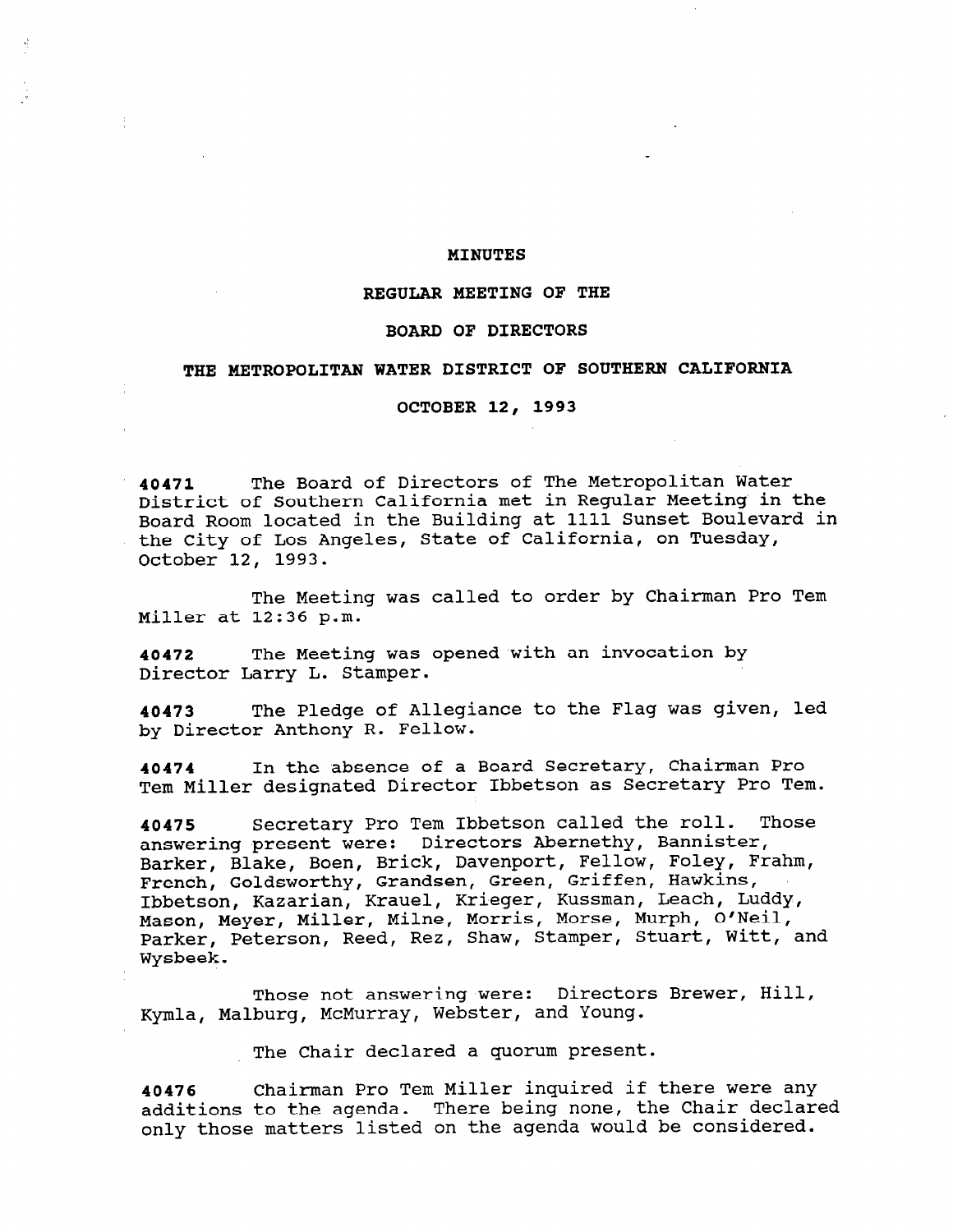40477 Chairman Pro Tern Miller invited members of the public to address the Board on matters within the Board's jurisdiction. No member of the public responded.

40478 There being no objection, the Chair ordered the reading of the Minutes of September 14 and September 21, 1993, dispensed with, copies having been mailed to all Directors.

Director Stuart moved, seconded by Director Morris and carried, that the foregoing Minutes be approved as mailed.

40479 The General Counsel's letter dated October 1, 1993, was presented, transmitting the credentials evidencing the appointment by Western Municipal Water District of Riverside County of John M. Mylne, III, as an additional representative on Metropolitan's Board for an indefinite term.

General Counsel Taylor reported the credentials had been examined and found legally sufficient.

The Chair ordered the credentials, together with the General Counsel's letter, received and filed.

40480 Executive Secretary Dorff, Notary Public, administered the Oath of Office to Mr. Mylne.

Chairman Pro Tem Miller ordered the Oath of Office filed.

toffering an indicadomini by Difector Rifeger,<br>Mr. Mylne took his seat as a Director representing Western Municipal Water District of Riverside County. Following an introduction by Director Krieger,

40481 The General Counsel's letter dated October 6, 1993, was presented, transmitting the credentials evidencing the was presented, transmitting the Credentials evidencing the of its representatives on Metropolitan's Board for the unexpired portion of a term ending December 31, 1994, unexpried portion of a

General Counsel Taylor reported the credentials had been examined and found legally sufficient.

 $\mathbb{F}$  chair ordered the credentials, together with the credit the credit the credit the credit theorem with the credit the credit theorem with the credit the credit theorem with the credit the credit theorem with the c The Chair ordered the credentials<br>Counsel Counsel's letter, received and filed.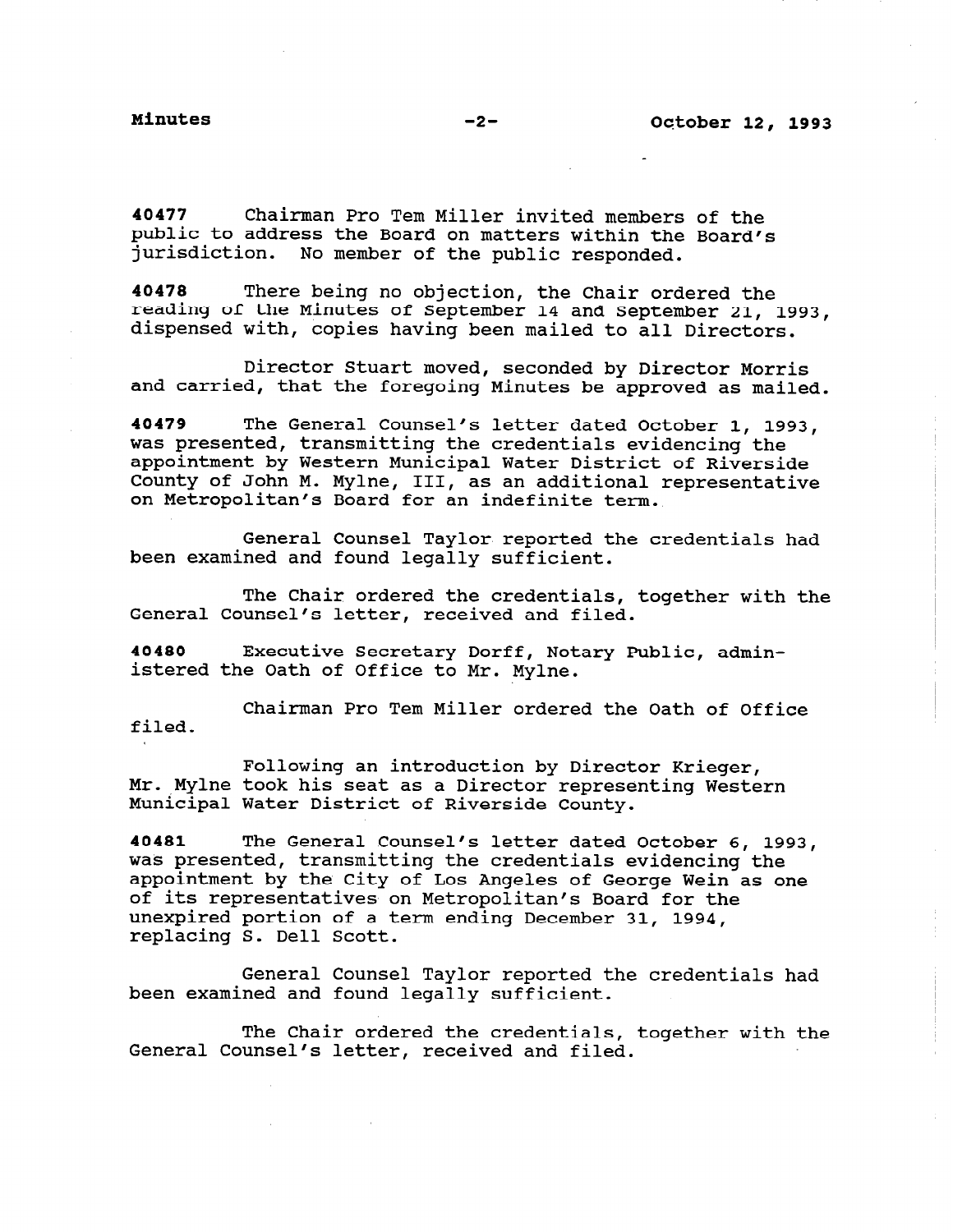40482 Executive Secretary Dorff, Notary Public, administered the Oath of Office to Mr. Wein.

Chairman Pro Tem Miller ordered the Oath of Office filed.

Following an introduction by Director Luddy, Mr. Wein took his seat as a Director representing the City of Los Angeles.

40483 Vice Chairman Blake moved, seconded by Director Mason and carried, approving the recommendation of the Executive Committee that Director John M. Mylne, III, be assigned to the Finance and Insurance and the Land Committees.

40484 Vice Chairman Blake moved, seconded by Director Mason and carried, approving the recommendation of the Executive Committee that Director Gary Morse be reassigned to the Finance and Insurance Committee from the Legal and Claims Committee.

40485 Chairman Pro Tern Miller announced that committee assignments for Director Wein will be deferred.

40486 Chairman Pro Tern Miller announced that Director Bannister has been appointed to the Owner Controlled Insurance Program Ad Hoc Committee, thereby increasing its membership to six.

40487 Chairman Pro Tem Miller referred to his October 11, 1993, letter before each Director announcing the appointment of Vice Chairman Blake to serve as the Chair of the Special Budget Committee.

40488 Director Krieger presented a Commendatory Resolution to former Director Marilyn L. Garcia, who represented the City of Los Angeles from October 9, 1984, to February 9, 1993.

40489 Director Krieger presented a Commendatory Resolution to former Director Douglas W. Ferguson, who represented Central Basin Municipal Water District from June 14, 1977, to August 11, 1993.

40490 Vice Chairman Blake moved, seconded by Vice Chairman Barker and carried, authorizing the preparation of a Barker and Carried, authorizing the preparation of a represented Coastal Municipal Water District from January 12, represented Coastal Municipal Water District from January 12,<br>1982, to September 9, 1993.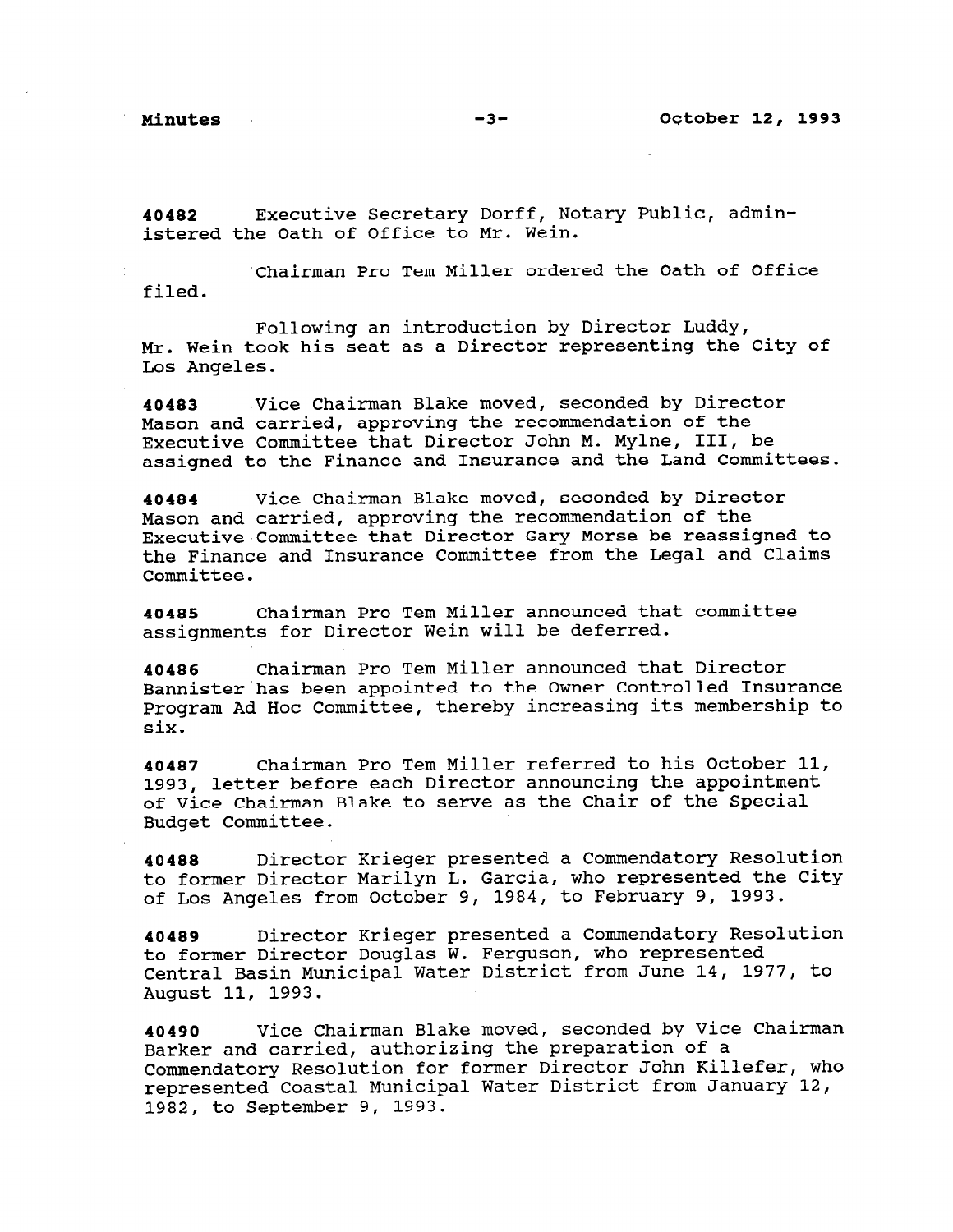40491 Chairman Pro Tern Miller announced Agenda Item H, discussion of personnel matters, has been withdrawn.

40492 Legal and Claims Committee Chairman Krauel announced there is no report on legal issues arising out of space problems.

40493 Assistant General Manager Balcerzak reported that the 2,000 gpd desalination plant is being assembled at La Verne where it will be thoroughly tested prior to shipping to the Southern California Edison Company site at Huntington Beach in the spring of 1994. An RFP for the geotech and design of the Inland Feeder has been distributed, he said. He advised that the period for public comments on the EIR required for covering the San Joaguin Reservoir has lapsed, and no comments were received.

Chief of Operations Adams gave a slide-illustrated presentation showing some of the operations for the month.

Chief Engineer Snyder gave a slide-illustrated presentation showing the progress of construction projects.

Assistant General Manager Georgeson reported that Metropolitan and the other State Water Contractors are concerned about the water quality standards for the Sacramento-San Joaguin Delta being proposed by the Environmental Protection Agency. He advised that the urban water users have united in an effort to ameliorate, before the standards are established, those elements which would have serious negative impacts on the delivery of water.

Assistant General Manager Horne reported that, in preparation for the determination of revenue requirements and setting the water rates for fiscal year 1994-95, meetings have been scheduled with the member agencies and the Special peen scheudied with the member agencies and the specifical policy. committee on financial rolley to consider the proposed these subjects will be submitted to the Board in November, he chese subjects will be submitted to the boaid in November, i. said. He then pointed out the anticipated benefits from the implementation of the Business Outreach Program, Phase One of the Information Systems Strategic Plan, and the Employee<br>Suggestion and Recognition Program.

Director Morris withdrew from the Meeting at 1:30 p.m.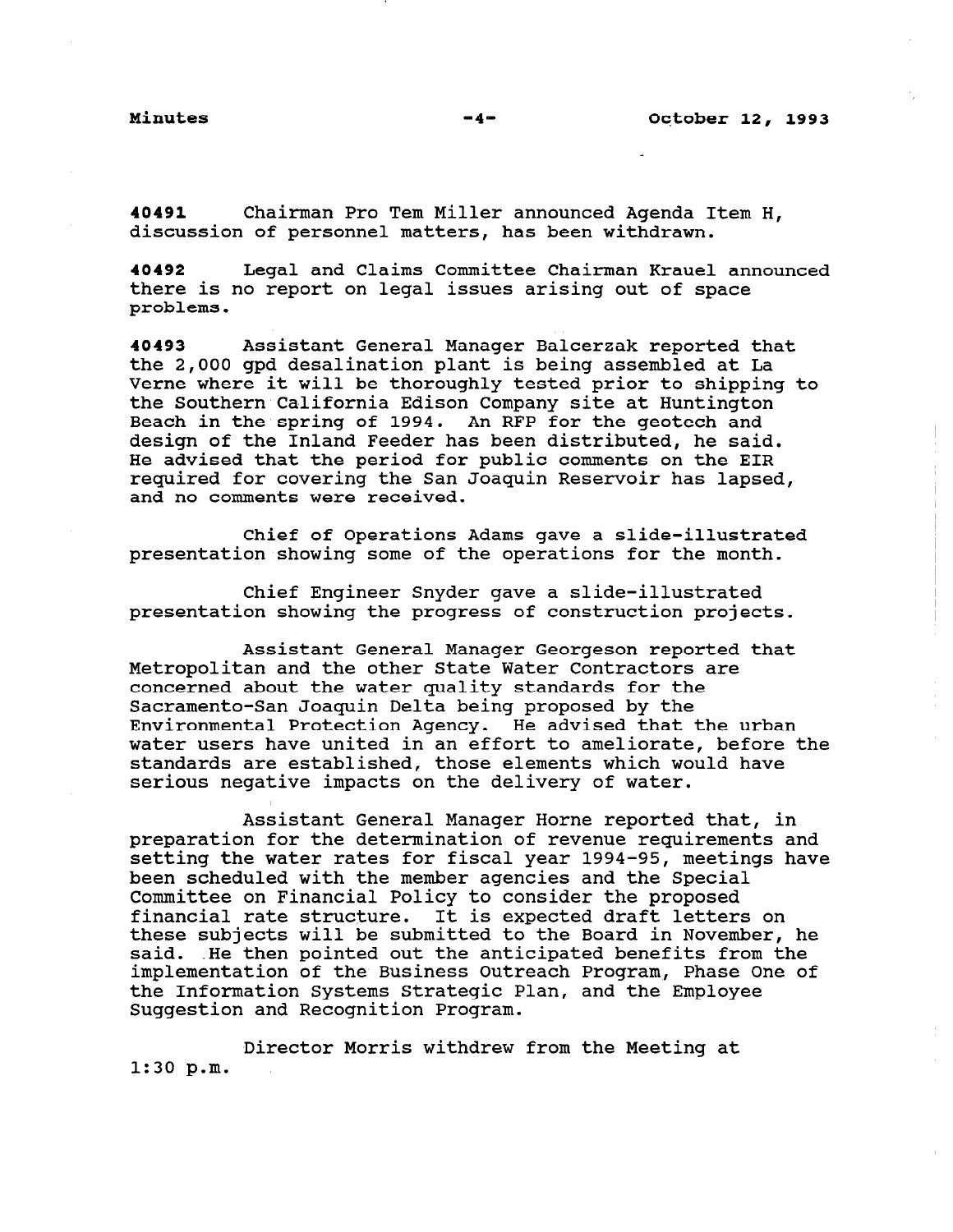Assistant Director of Finance Becker gave a slideillustrated presentation on Metropolitan's financial condition.

40494 General Manager Wodraska urged 'all Directors to attend the two-day Strategic Plan Assembly scheduled on October 29 and 30 at the Doubletree Hotel in San Pedro. He announced that the Senate Agriculture and Water Resources Committee has scheduled two interim hearings: (1) a legislative oversight of Metropolitan on November 16 in San Diego, and (2) on December 15 in Orange County to examine water supply, demand, and financing issues for the State Water Project.

Director Kussman withdrew from the Meeting at 1:46 p.m.

Mr. Wodraska spoke of the need for the Board to make a determination, hopefully no later than December, on the location of the permanent headquarters site and called upon Director of Administrative Services Ivey to present an update on the activities to date in this regard. Mr. Ivey gave a slide-illustrated presentation pointing out the numerous factors which need to be considered by the Board in its decision-making process. Building Site Task Force Chairman Brick then urged all Directors to attend the October 28 meeting of the Building Site Task Force where information will be furnished that is essential to this decision-making process with action on this matter to take place at the December Board Meeting.

Directors Brick and Griffen withdrew from the Meeting at 2:00 p.m.

40495 General Counsel Taylor reported on the Colorado River Wildlife v. Turner proceeding, advising that the Federal District Court denied the plaintiff's motion, taking the position that no interim final regulation on the critical habitat for four listed endangered species could be issued without the required economic analysis; in Audubon v. EPA, which would require EPA to issue Bay/Delta proposed water quality standards by December 15, 1993, Metropolitan, the urban and agricultural users filed objections and the Court has ordered EPA to respond to those objections, setting a hearing date on November 1, 1993; in the MWD v. Beitler case, mearing date on november 1, 1990, in the mmp v. Bertick case a motion for summary judgment has been reschedured before a new judge on November 18, 1993. Mr. Taylor pointed out that<br>before each Director is a memorandum outlining the changes to the Brown Act, which will go into effect on April 1, 1994.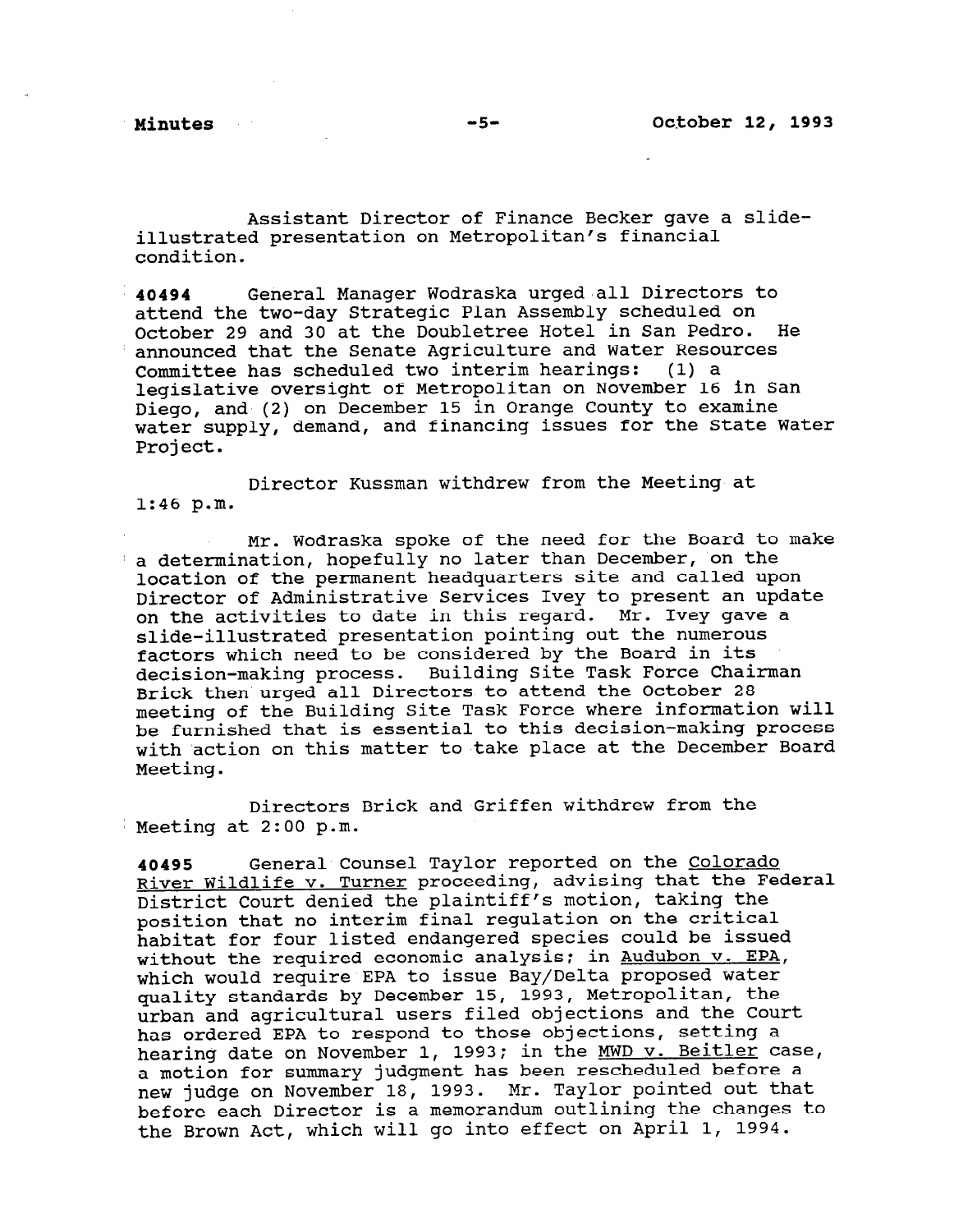Director Stuart moved, seconded by Director Shaw and carried, and the Board approved the Consent Calendar Items, M-1. 40496 through M.I. 40505, as follows:

40496 Adopted Resolution 8423 in the form transmitted with the General Manager's letter dated September 21, 1993, providing in substance that Metropolitan elects to be allocated that additional portion of revenue from taxes levied on redevelopment property which is attributable to either or both of the following: (1) any increase in Metropolitan's base year tax rate applied to incremental assessed value of project property; and (2) that portion of the increase in assessed valuation attributable to the annual inflation adjustment applied to the base year tax rate on the College Community Redevelopment Project in the City of San Diego, said Resolution entitled:

RESOLUTION OF THE BOARD OF DIRECTORS OF THE METROPOLITAN WATER DISTRICT OF SOUTHERN CALIFORNIA ELECTING TO RECEIVE ALLOCATION OF TAXES PURSUANT TO PROVISIONS OF THE COMMUNITY REDEVELOPMENT LAW

40497 Adopted the Clean Water Act policy principles recommended in the General Manager's letter dated October 4, 1993, and authorized the General Manager to observe these principles in all Metropolitan activities regarding the Clean Water Act.

40498 Authorized (1) the General Manager to have all work performed for the modification and upgrade of the Lake Mathews service water system, other than work to be performed under competitively bid contracts involving an expenditure of \$250,000 or more: and (2) Appropriation No. 667 in the amount of \$640,000 from the Pay-As-You-Go Fund to finance all estimated costs for this work, as recommended in the General Manager's letter dated September 1, 1993.

40499 Authorized (1) staff to conduct an inventory and avayy and Authorized (i) stall to conduct an inventory and interesting and the prior to possible inspection of the Allen-McColloch Pipeline prior to possible<br>purchase from the Municipal Water District of Orange County; and (2) Appropriation No. 669 for \$906,900 from the Revenue Bond Construction Fund to perform this work, as set forth in the General Manager's letter dated September 17, 1993.

Directors Bannister, Davenport, Foley, Kazarian, and Witter to be requested to be requested to be recorded as abstract to be recorded as absorption of the set of t<br>The condensation of the condensation of the condensation of the condensation of the condensation of the conden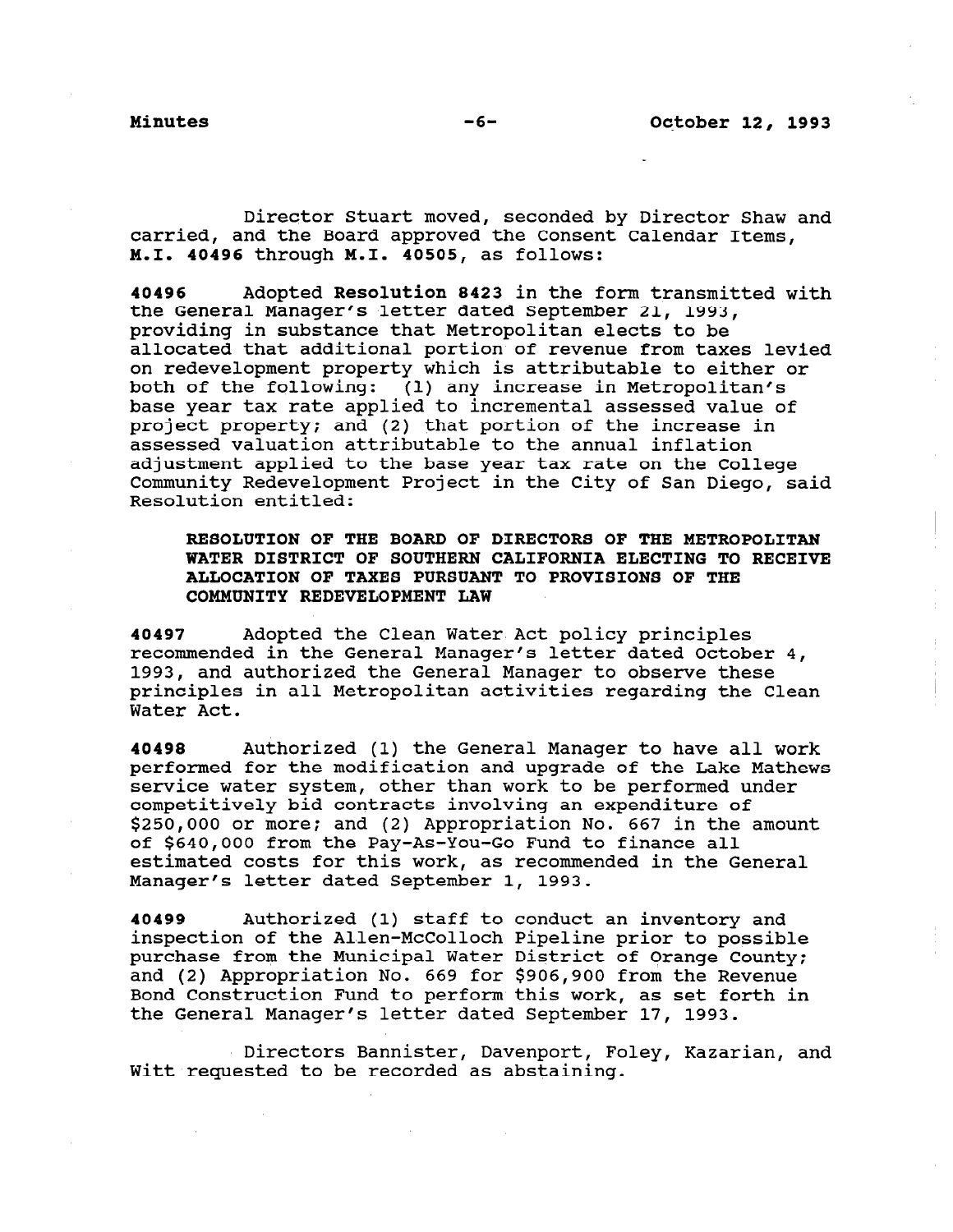40500 Authorized the General Manager to enter into a transmission service agreement with Pacific Gas and Electric Company for the sale of power generated by the Etiwanda Power Plant substantially in accord with the terms outlined in the General Manager's letter dated September 28, 1993, subject to the agreement being in form approved by the General Counsel.

40501 Authorized the General Manager to enter into an agreement with the San Bernardino County Museum for the maximum amount not to exceed \$662,000 for paleontological monitoring and recovery services for the Domenigoni Valley Reservoir Project, as recommended in the General Manager's letter dated September 16, 1993, subject to the agreement being in form approved by the General Counsel.

40502 Authorized the General Manager to support and seek passage of H.R. 2853 (Torres) and S. 1352 (Feinstein), with appropriate amendments as may be needed, each authorizing the San Gabriel Basin Demonstration Project to clean up volatile organic chemical contamination in several areas of the San Gabriel groundwater basin, as set forth in the General Manager's letter dated September 13, 1993.

40503 Adopted legislative policy principles for wetlands as recommended in the General Manager's letter dated September 23, 1993.

40504 Amended Administrative Code Sections 7100 and 7200 through 7216, and added Section 7217, to read as set forth in Attachment A to the General Counsel's letter dated September 27, 1993, regarding Conflict of Interest and Disclosure of Personal Finances Code.

40505 Authorized the General Counsel to enter into a contract in the amount of \$150,000 for the services of Katherine Stone to represent Metropolitan in the eminent domain action filed to acquire Parcels 89, 335, 645, and 677 for the Domenigoni Reservoir Project, as set forth in the for the Domenigoni Reservoir Project, as set forth in the General Counsel's letter dated September 23, 1993.

40506 Organization and Personnel Committee Chairman Rez moved, seconded by Director Witt and carried, authorizing the moved, seconded by Birector with and carried, additionizing new agreements with temporary employment agencies in excess of new agreements with temporary employment agencies in excess of the \$250,000 limitation, as specified in Metropolitan's Administrative Code, with an overall limitation to this delegation of authority of \$3,968,850 through the second quarter of fiscal year 1993-94 (\$1,984,425 quarterly),<br>substantially in accordance with the terms outlined in the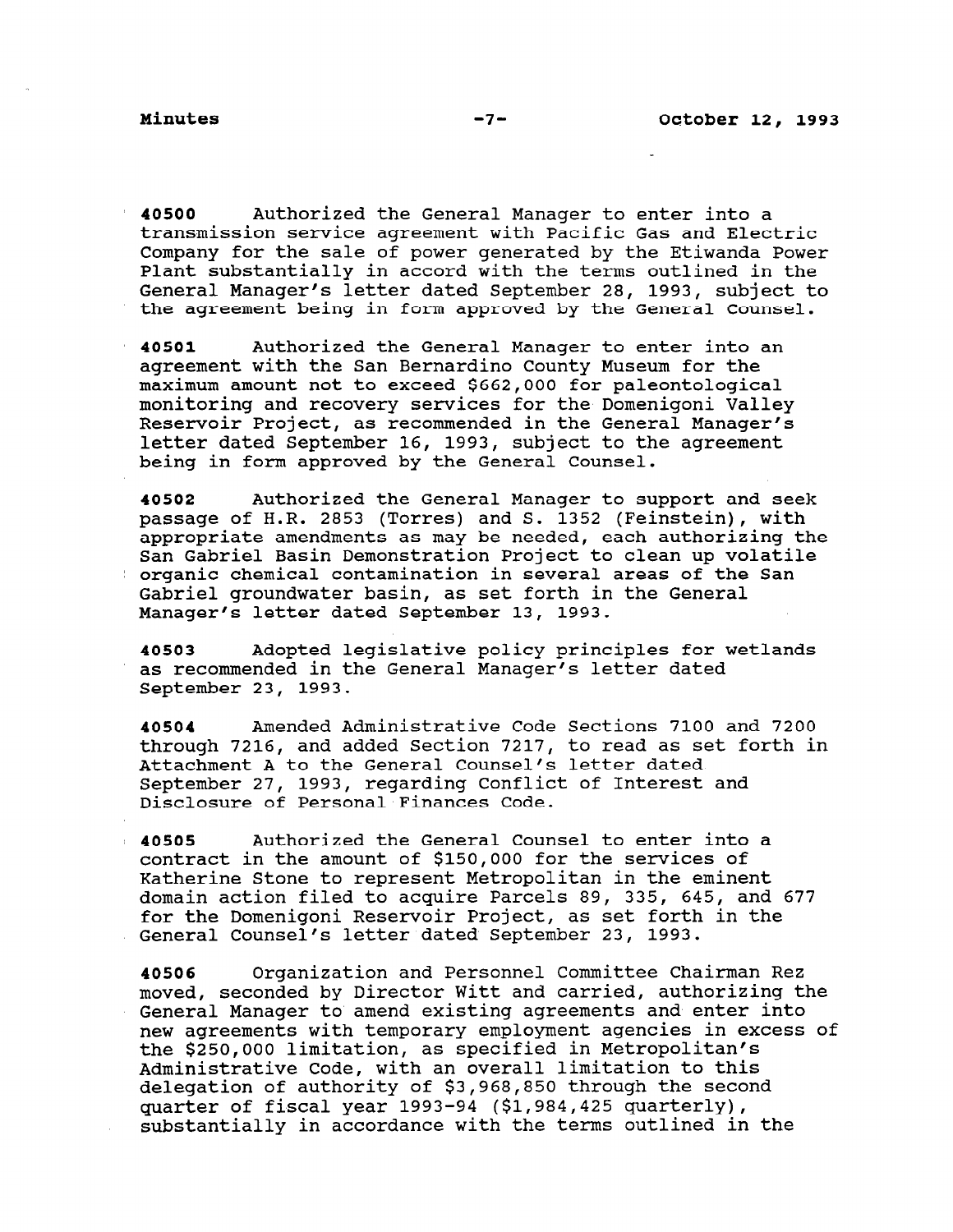General Manager's letter dated September 23, 1993, subject to the agreements being in form approved by the General Counsel.

40507 Finance and Insurance Committee Chairman Mason moved, seconded by Engineering and Operations Committee Chairman Foley and carried, authorizing the General Manager to (1) enter into agreements without regard to the limitations contained in Administrative Code Sections 8115(b) and 8117 for purchases of equipment or hiring of consultants consistent with the cost estimates shown in Attachment "A", and as necessary to complete the Phase One tasks as outlined in Attachment "B" to the General Manager's letter dated September 17, 1993, subject to the agreements being in form approved by the General Counsel: (2) use formal requests for proposals and other applicable competitive bidding procedures to acquire the necessary Phase One hardware, software, and services; (3) issue quarterly reports to the Board on all contracts awarded by the General Manager that exceeded \$250,000; (4) issue quarterly reports to the Board on the status and costs incurred on the Phase One program activities: further authorizing (5) an increase in continuing Appropriation No. 099 by the amount of \$2,100,000, to a total of \$12,186,800 for equipment purchases related to the Phase One implementation: and (6) Revision No. 2 to Appropriation No. 634 to a total of \$26.8 million, an increase of approximately \$21.1 million, to fund the estimated costs of implementing Phase One of the Information Systems Strategic Plan.

40508 Finance and Insurance Committee Chairman Mason moved, seconded by Engineering and Operations Committee Chairman Foley and carried, authorizing Revision No. 8 to Appropriation No. 560, an increase of \$112,000,000 to a total amount of \$419,300,000, to finance remaining costs in advance of construction of the Domenigoni Valley Reservoir Project, as set forth in the General Manager's letter dated September 17, 1993.

40509 Chairman Pro Tern Miller reported that Agenda Item 8-4, the Owner-Controlled Insurance Program for the Domenigoni 0-4, the Owner-Controlled Insurance P

40510 On behalf of the Water Problems Committee, Vice Chairman Barker moved, seconded by Dir,ector Mason and carried, Chairman barker moved, seconded by Director Mason and Carried,<br>and the Board (1) approved the Plan for Implementing Water Use and the Board (1) approved the Plan for Implementing Water Use Efficiency Guidelines; and (2) informally approved the concurrent annexation of Annexation No. 38 to Calleguas Municipal Water District and Metropolitan conditioned upon a cash payment to Metropolitan of the annexation charge of<br>\$519,852.80 if completed by December 31, 1993, and at the then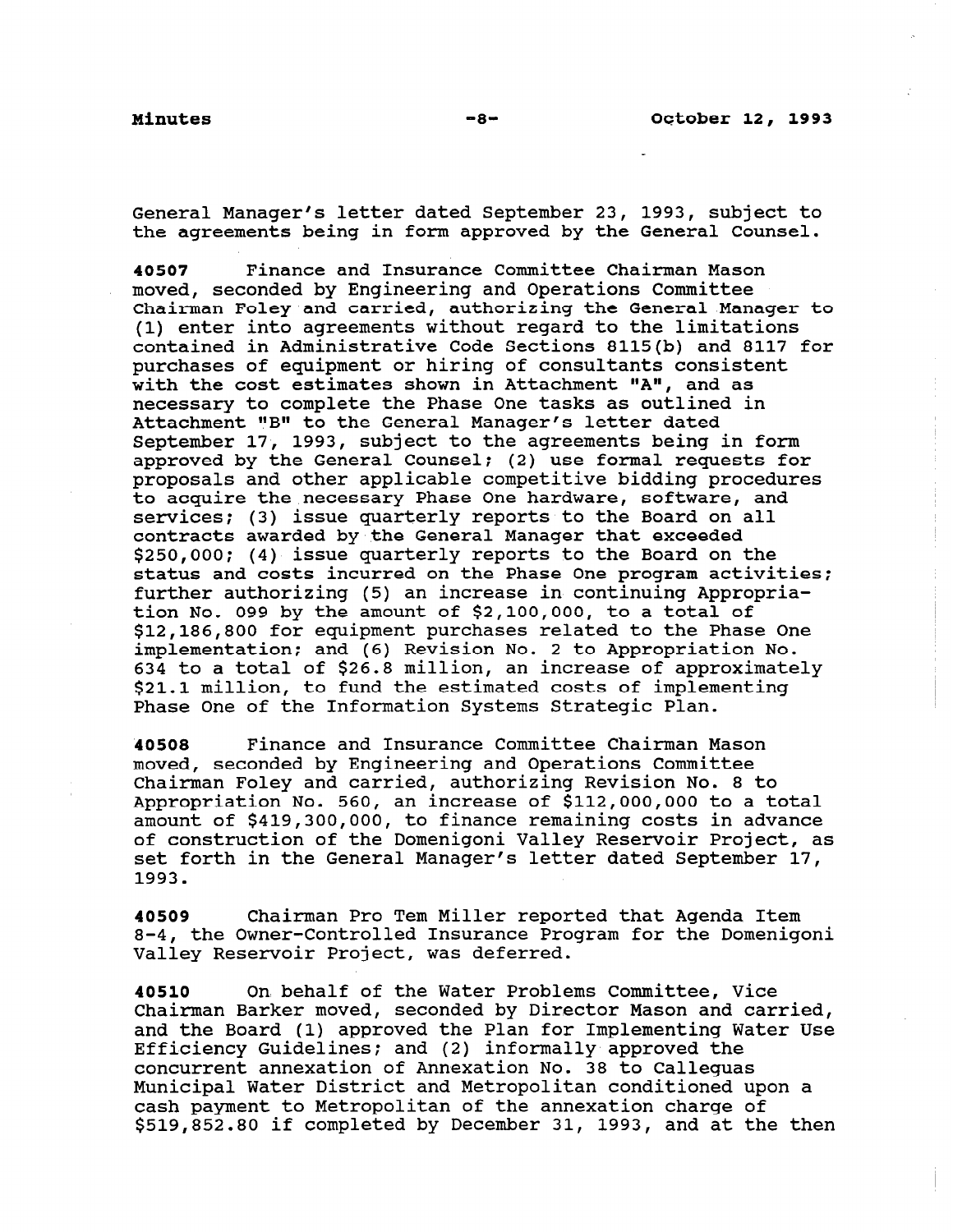applicable rate if the annexation is completed after December 31, 1993, subject to such terms and conditions as may be fixed by the Board in granting formal consent to such annexation when a request therefor has been received, as set forth in the General Manager's letter dated September 17, 1993.

Director Reed requested to be recorded as voting no.

40511 On behalf of the Water Problems Committee, Vice Chairman Barker moved, seconded by Director Mason and carried, and the Board (1) approved the Plan for Implementing Water Use Efficiency Guidelines; and (2) informally approved the concurrent annexation of Annexation No. 40 to Calleguas Municipal Water District and Metropolitan conditioned upon a cash payment to Metropolitan of the annexation charge of \$118,340.92 if completed by December 31, 1993, and at the then applicable rate if the annexation is completed after December 31, 1993, subject to such terms and conditions as may be fixed by the Board in granting formal consent to such annexation when a request therefor has been received, as set forth in the General Manager's letter dated September 17, 1993.

Director Reed requested to be recorded as voting no

40512 On behalf of the Water Problems Committee, Vice Chairman Barker moved, seconded by Director Mason and carried, and the Board (1) found that the interests of Metropolitan will not be adversely affected by the creation of the new resulting window; (2) approved the Plan for Implementing Water Use Efficiency Guidelines; and (3) informally approved the concurrent annexation of Annexation No. 41 to Calleguas Municipal Water District and Metropolitan conditioned upon a cash payment to Metropolitan of the annexation charge of \$48,702.12 if completed by December 31, 1993, and at the then applicable rate if the annexation is completed after December 31, 1993, subject to such terms and conditions as may be fixed by the Board in granting formal consent to such annexation when a request therefor has been received, as set forth in the General Manager's letter dated September 17, 1993.

Director Reed requested to be recorded as voting no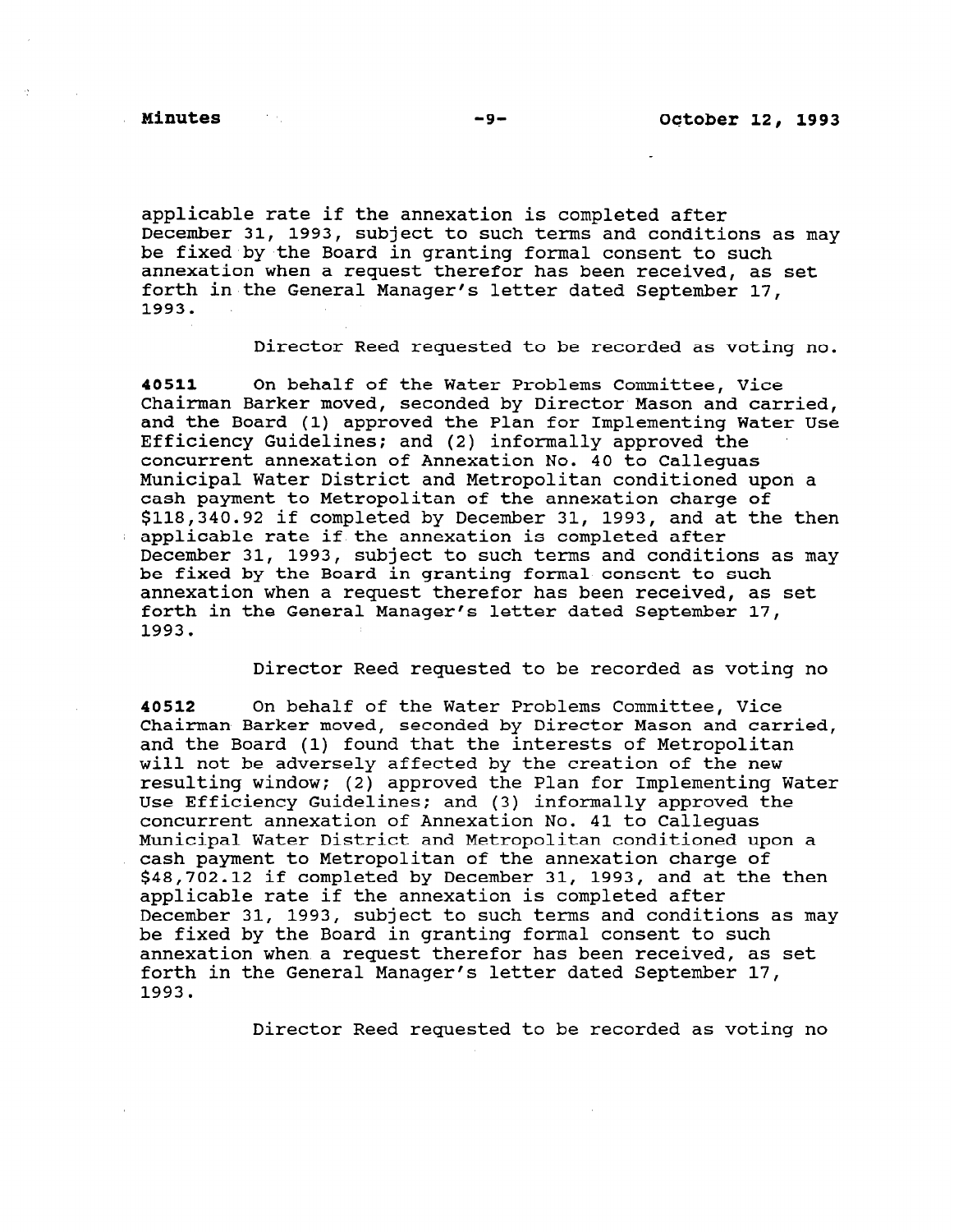40513 On behalf of the Water Problems Committee, Vice Chairman Barker moved, seconded by Director Mason and carried, and the Board (1) found that the interests of Metropolitan will not be adversely affected by the creation of the new resulting window; (2) approved the Plan for Implementing Water Use Efficiency Guidelines: and (3) informally approved the concurrent annexation of the Thirty-Fifth Fringe Area to Western Municipal Water District of Riverside County and Metropolitan conditioned upon a cash payment to Metropolitan of the annexation charge of \$116,276.24 if completed by December 31, 1993, and at the then applicable rate if the annexation is completed after December 31, 1993, subject to such terms and conditions as may be fixed by the Board in granting formal consent to such annexation when a request therefor has been received, as set forth in the General Manager's letter dated September 17, 1993.

Director Reed requested to be recorded as voting no

40514 The following listed communications were submitted for the information of the Board:

- a. Reports of the General Manager
	- i. Activities for the month of September, dated October 4, 1993.
	- ii. Operating data for the month of August, dated September 22, 1993.
- b. Report of the General Counsel on the activities of the Legal Department for the month of September, dated September 30, 1993.
- C. Report of the Auditor on the activities of the Audit Department for the month of September, dated September 27, 1993.
- d. Letter of General Manager dated October 20, 1993, transmitting the Monthly Financial Report for the month of August.
- e. Letter of the General Manager dated September 28, 1993, reporting on Metropolitan's groundwater 1993, reporting on Metropolitan's groundwater<br>activities in its service area.
- f. Letter of the General Manager dated September 28, Letter of the General Manager dated september 28, 1993, submitting the first quarter status report on the Local Projects Program.